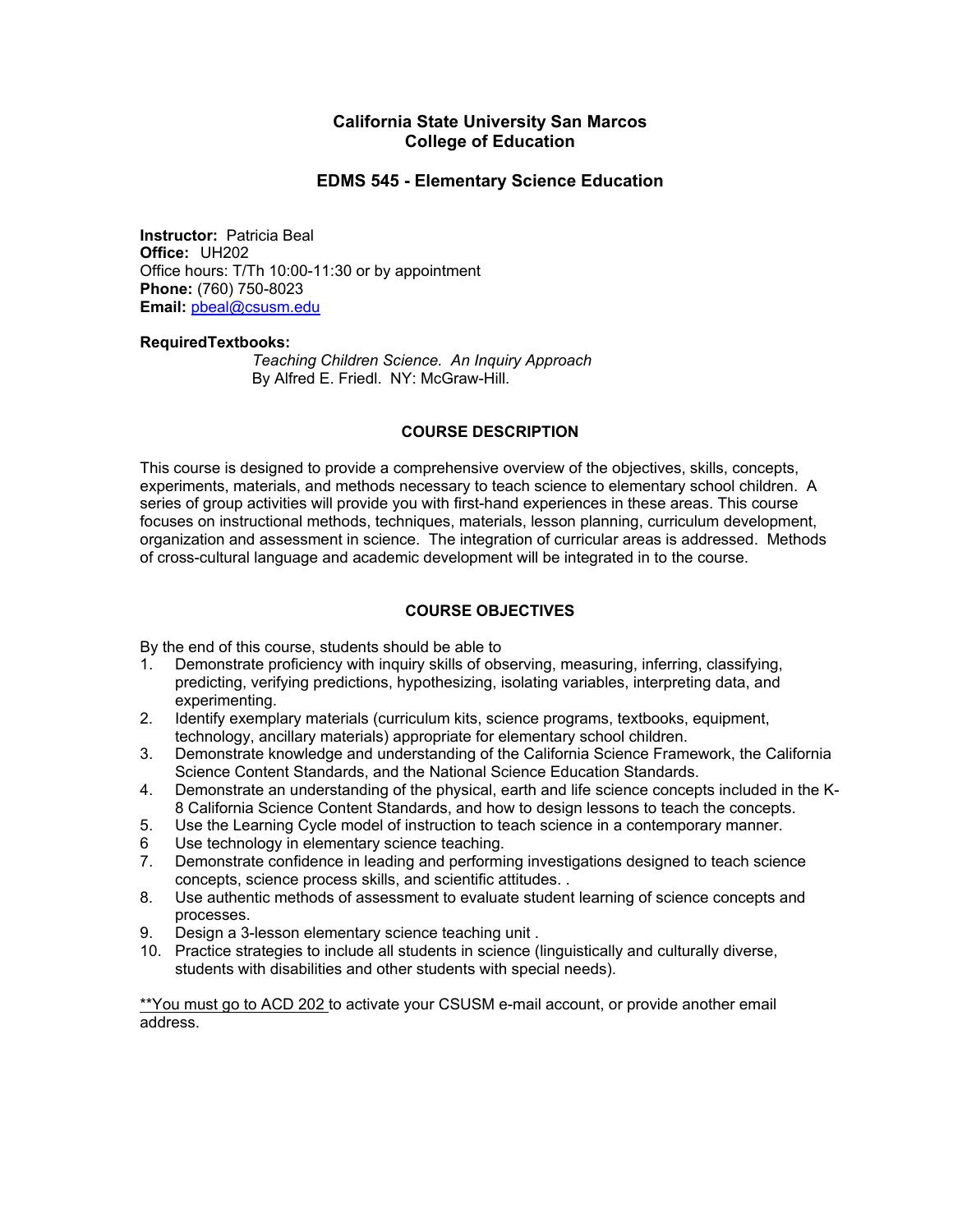#### **COE MISSION STATEMENT**

The mission of the College of Education Community is to collaboratively transform public education by preparing thoughtful educators and advancing professional practices. We are committed to diversity, educational equity, and social justice, exemplified through reflective teaching, life-long learning, innovative research, and ongoing service. Our practices demonstrate a commitment to student centered education, diversity, collaboration, professionalism, and shared governance.

#### **CLAD**

#### **INFUSED COMPETENCIES**

In 1992, the College of Education voted to infuse Cross-cultural, Language and Academic Development (CLAD) competencies across the curriculum. The CLAD competencies are attached to the syllabus and the competencies covered in this course are highlighted.

#### **Special Education**

Consistent with the intent to offer a seamless teaching credential in the College of Education, this course will demonstrate the collaborative infusion of special education competencies that reflect inclusive educational practices.

#### **Technology**

This course infuses technology competencies to prepare our candidates to use technologies, emphasizing their use in both teaching practice and student learning.

## **COURSE REQUIREMENTS**

**COE Attendance Policy:** "At a minimum, students must attend more than 80% of class time, or s/he may not receive a passing grade for the course at the discretion of the instructor. Individual instructors may adopt more stringent attendance requirements. Should the student have extenuating circumstances, s/he should contact the instructor as soon as possible."

Due to the dynamic and interactive nature of courses in the College of Education, all students are expected to attend all classes and participate actively. Absences and late arrivals/early departures will affect the final grade. If you miss 3 class sessions or are late (or leave early) for more than four sessions, your highest possible grade is a B. If you miss 5 class sessions, your highest possible grade is a C. If you miss more than 20% of the class (6 class sessions), you may not receive a passing grade for the course. Absences do not change assignment due dates. Late assignments will receive a 10% reduction in points for each day late. After one week, late assignments will receive no credit.

#### **ATTENDANCE AND PARTICIPATION**

This course deals with complex material processed in a variety of ways. Structured interactions, group processes, oral presentations, guided discussion of readings, and self-disclosure exercises are the norm. Students are expected to have read assigned materials by the date indicated in the syllabus, and should be prepared to discuss readings individually or in variously structured groups. The degree of your engagement in these processes forms the basis for points assigned. Due to the fast paced and highly interactive nature of the course, regular attendance and full participation are expected: teaching and learning is difficult (if not impossible) if one is not present for and engaged in the process. Therefore, the above College Attendance Policy is amplified as follows: 1. Missing more than 1 class meeting will result in the reduction of one letter grade. 2. Arriving late or leaving early on more than two occasions will result in the reduction of one letter grade. 3. Illness and emergency circumstances will be considered/negotiated on a case-by-case basis. These measures should not be considered punitive, as students are expected to establish appropriate personal, academic and career-ladder priorities. Therefore these measures should be viewed as taking appropriate individual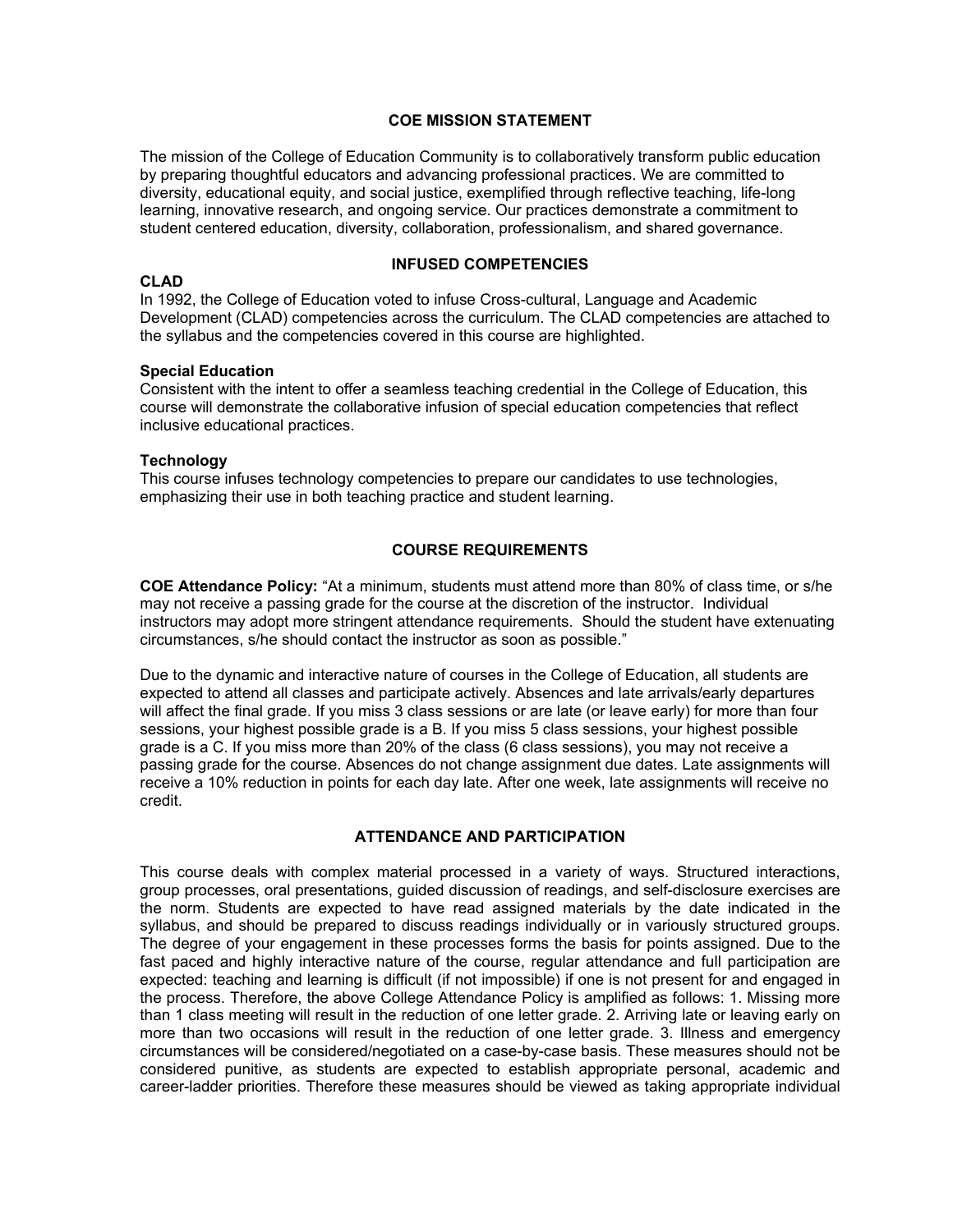responsibility for one's own learning in a democratic, collaborative and reciprocal-learning environment.

#### **TOPICS OUTLINE**

The Learning Cycle Model of Teaching Learning Cycle Science Lesson demonstrations Writing Objectives and Explanations of Science Concepts CA Science Content Standards Grades K-8 California Science Framework SDAIE Strategies in Science Infusing Writing Activities in Science Lessons Science Curriculum Kits and State Approved Texts Science Process Skills and Scientific Attitudes Current Issues in Science Education Infusing Technology into Science Teaching Authentic Assessments in Science Science Projects, Student Research, Science Fairs Safety in the Science Class Inclusion and Teaching Science to Students with Special Needs

## **COURSE ASSIGNMENTS**

#### 1.Resource Notebook

- 3. Peer Teaching of Hands-On Science
- 4. Science Action Research
- 5. Exploratorium Event
- 6. 3-5 Day Unit Plan

#### **ASSIGNMENT DESCRIPTIONS**

## **1. RESOURCE NOTEBOOK (ONE SECTION PER CHAPTER, DUE 2ND, 4TH, 6TH, AND 8TH WEEK)**

\*Students will complete *responses to each chapter* in one of the following forms:

- A. A Big Ideas paper explaining the key science concepts and example activities
- B. A visual or symbolic representation of the key science concepts
- C. A graphic organizer that demonstrates the key science concepts and their relationships to one another (samples will be provided in class)

\*The responses should be 1-2 pages and typed. They will be checked off for completion each due date. Representative samples will be examined for closer reading.

\*The notebook should also include a section with resources such as field trips, professional development sources, and web sites

## **2. PEER TEACHING OF HANDS-ON SCIENCE LESSONS**

Students will lead hands-on science lessons during class. The lessons should model inquiry instruction, good questioning skills, and be content-understandable and non-judgmental. The lessons should be based on the California content standards. SDAIE strategies, technology integration, and methods for teaching students with disabilities should all be included and pointed out during the lesson.

You will work in groups of 4 people to lead science lessons based on the Learning Cycle Model of Instruction. You will teach these to your classmates. Each lesson will be allocated 30-40 minutes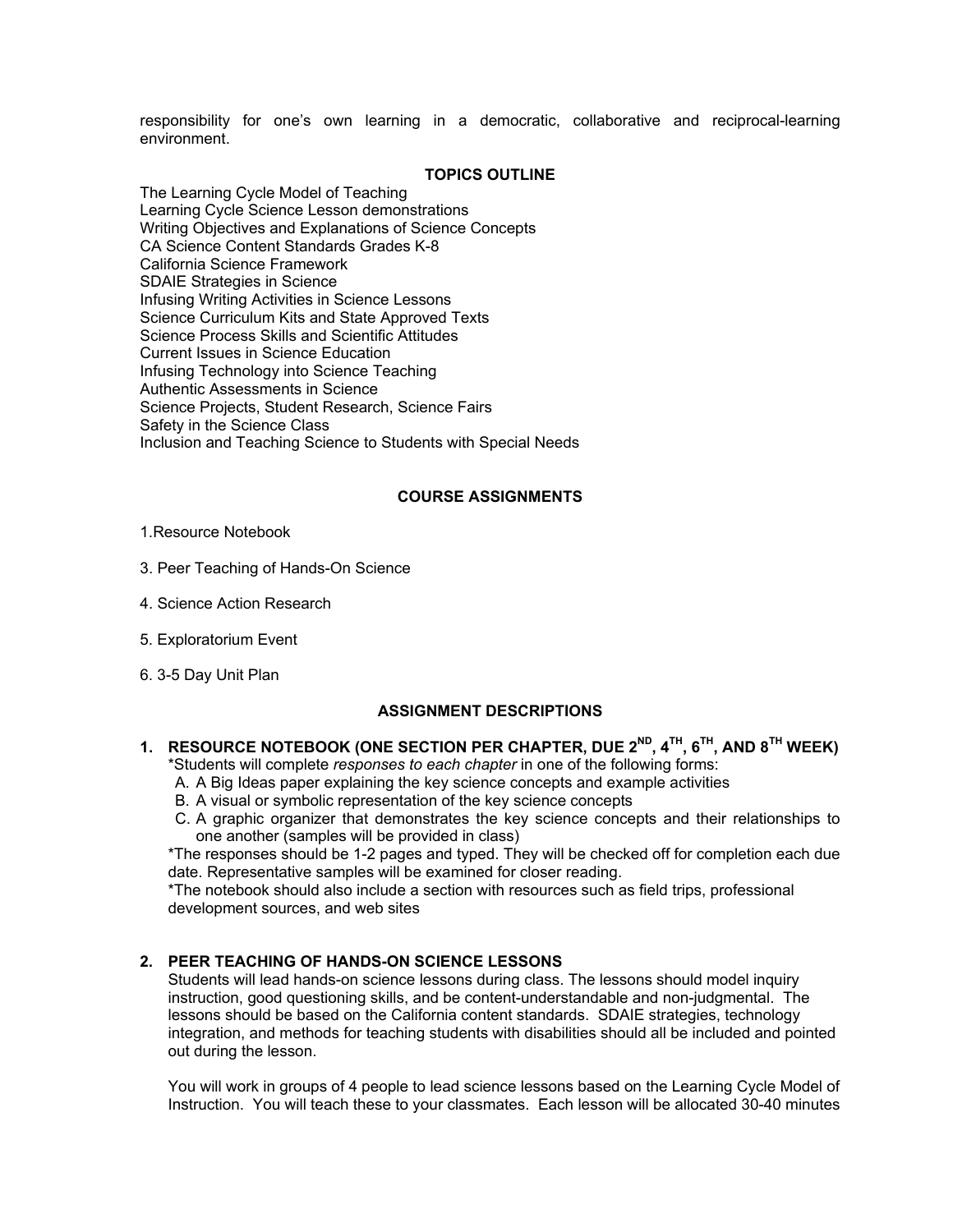of class time to teach. Your classmates will not role-play elementary students, but will learn the science content and how to teach it. Treat your classmates as teachers, not elementary students.

The lessons should include hands-on lessons, and should emphasize particular science concepts. The Exploration and Application phases of the Learning Cycle must require different hands-on science activities using manipulatives. Hands-on activities are NOT reading or completing worksheets (though they may require students to read something or complete lab observation sheets). You should take the activities "off of paper" and require students to use the science process skills with science manipulatives.

Be sure you understand the concepts you are emphasizing, and that you can explain them. The lessons should be developmentally appropriate for K-6, and should follow the NSTA Safety Guidelines.

Make sure that you include the 3 stages of the Learning Cycle.

Make sure that science content background and applications to everyday life are addressed. You need to explain SDAIE strategies and adaptations for students with disabilities.

Prepare a Powerpoint Computer Presentation to use in your lesson. The presentation should include a detailed explanation of the science content, as well as a list and definitions of science concepts important to the lesson. Additionally, include a list of at least 10 web sites (with short descriptions) that address the science topic and concepts through simulations, graphics and movies. You should have links to these web sites and show examples during the lesson. \*\*You need to email the presentation to the instructor 2 days prior to your presentation.

Each group will prepare a handout which includes the 3 stages of the learning cycle, SDAIE strategies, adaptations for students with disabilities, a 1-2 page summary of the science content background, a list of science concepts taught (with definitions), a list of 20 relevant web sites (with descriptions), and applications to everyday life. Bring copies of the activity (for everyone) with (a) group members' names at the top and (b) reference at the bottom.. \*On the first line, write out the science concept(s) you are teaching in a complete sentence. Do not say "The students will  $\blacksquare$ ." (That is an objective, not a science concept.)\*

Each group will prepare an evaluation instrument to be used by (a) the instructor, (b) 5 class members not in the group, (c) group members (each will complete one copy). The evaluation instruments should have the group members names, title and science topic at the top. The instructor's copy should include a description of each person's role in researching and presenting.

#### **Lesson Plan Format**

**Lesson Title**: What is the title of your lesson?

**Grade Level**: What is the grade level?

**California Science Content Standard(s):** What standards are addressed? Include at least one science area (life science, physical science, or earth science) standard and one investigation standard.

**Lesson Objective(s):** What do you want students to be able to do? Write in complete sentences. Use an action verb and explain how students will demonstrate their new knowledge and understanding. "The students will \_\_\_\_\_\_\_\_\_\_\_\_\_\_\_\_\_\_\_\_\_\_\_\_\_\_."

**Science Concept(s):** What are you trying to teach? Do not say "The students will \_\_\_\_\_." (That is an objective, not a science concept.)

**Student Groupings**: How will you group students for instruction?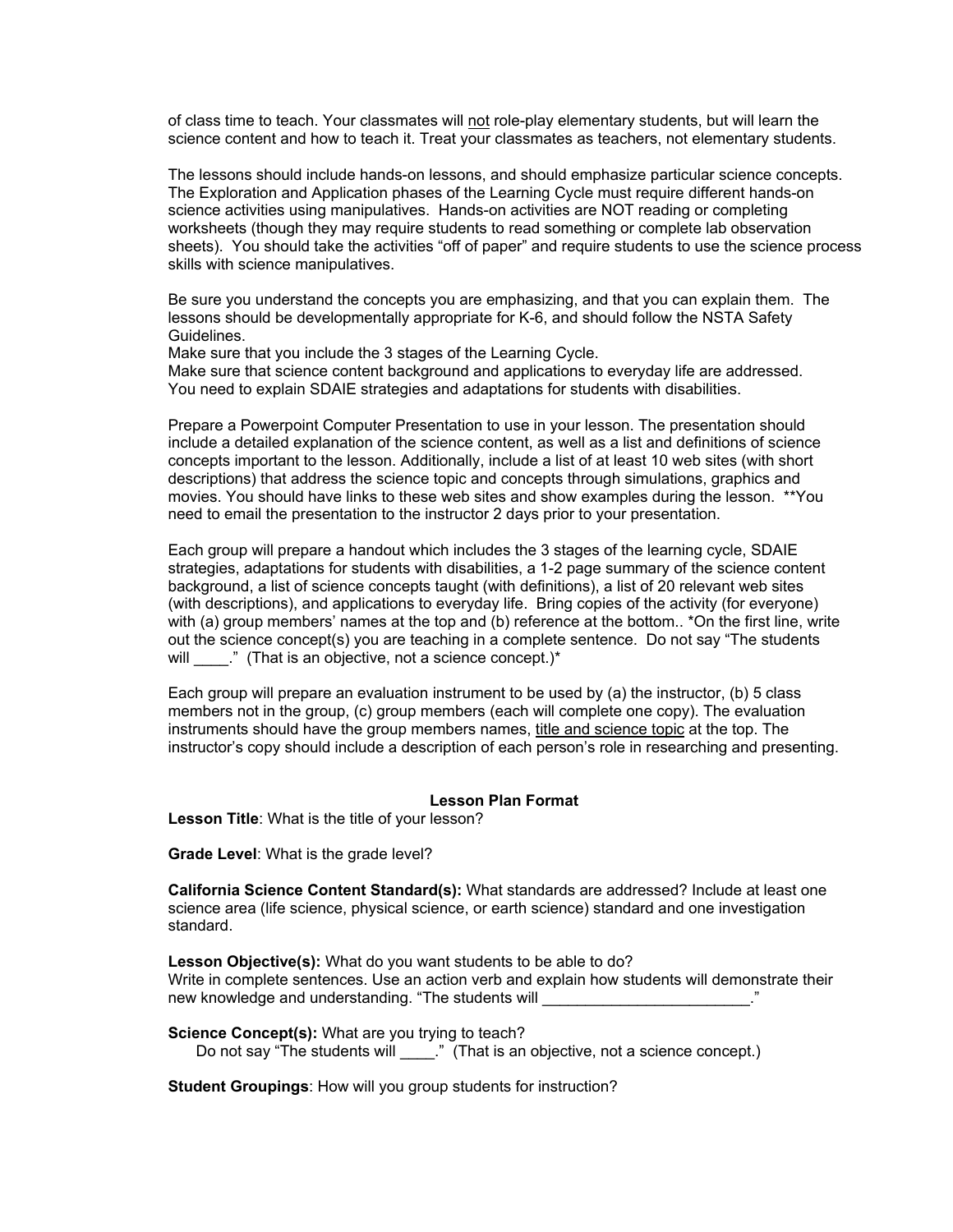**Materials/Resources/Technology:** What does the teacher need? What do the students need?

**Assessment**: How will your students demonstrate that they have met the objective? Is there a clear match between the standards, objectives and the assessment?

**Lesson Procedures:** Explain the procedures for each. Include what the teacher will do and what the students will do.

- $\triangleright$  Exploration (Students should first make predictions.) (minutes?)
- $\triangleright$  Concept Invention (minutes?)
- $\triangleright$  Concept Application (minutes?)

#### **Accommodations/Adaptations/Applications:**

- $\triangleright$  SDAIE strategies and explanations (5)
- $\triangleright$  Adaptations for students with disabilities and explanations (5)
- $\triangleright$  Applications to everyday life and explanations (5)

**Science Content Background:** 1-2 page summary of the science content background **Web Sites**: 5 interactive relevant web sites with descriptions **Children's Literature Books:** Title, author, publisher, year of 5 children's books on the topic **References:** Title, author, publisher, year of resources

#### **3. SCIENCE INSTRUCTION ACTION RESEARCH**

Students will develop a case study of science instruction involving input from classroom observations, a K-8 teacher or teachers and K-8 students. It will include 5 parts: your observations, teacher interview, student surveys, chart comparison, and case study paper. Carefully read A-F below.

## **Observations of Science Lessons**

- A. Ask an elementary teacher if you can observe 2-3 science lessons in his or her class. Then answer the following:
	- 1. How would you define science instruction in this classroom?
	- 2. What are the characteristics of science instruction?
	- 3. What do the students do during science instruction?
	- 4. What materials are used?
	- 5. How often do the students engage in hands-on activities?
	- 6. Do they each participate and have a role?
	- 7. How is the classroom organized for science instruction?
	- 8. What science materials are in the classroom?
	- 9. What evidence is there of science?
	- 10. Do you see writing infused within the science lessons? If so, what are some examples?
	- 11. Are their children in the class who are learning English? What differences and similarities exist for children who are learning English?

Feel free to add more descriptive information in regard to science instruction.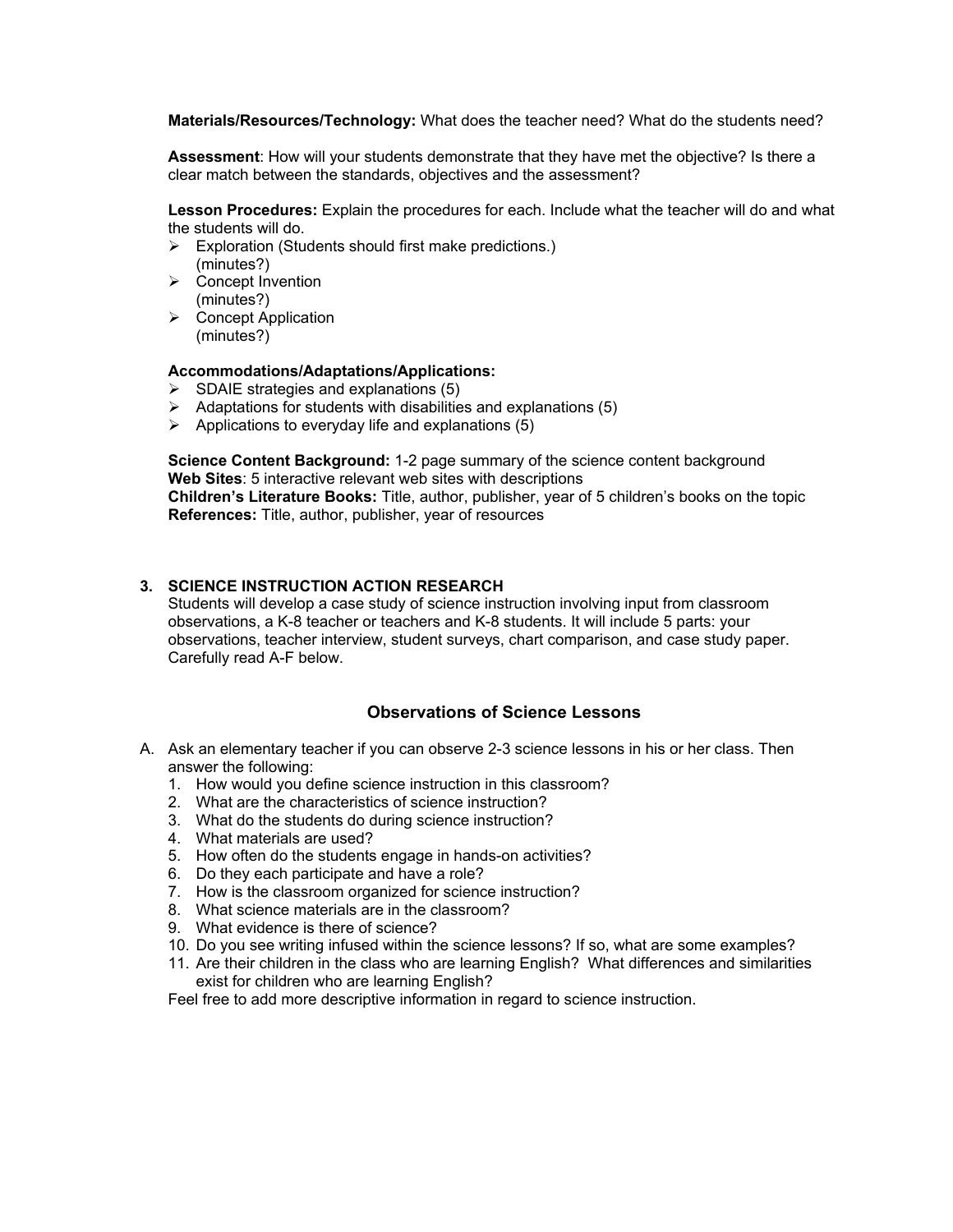B After you have answered the above questions find time to interview the teacher.. Ask the teacher to answer the Teacher Survey. Please inform the teacher that the school and district will not be identified, only the grade level. Please do not put the teacher's name on the survey.

## **Teacher Survey**

- 1. How do children learn science?
- 2. How do you organize instruction so that children learn concepts related to the California science standards?
- 3. What are the different activities that you do during science instruction?
- 4. How do you group the students during science activities?
- 5. How often do you teach science?
- 6. How often do the children participate in hands-on science activities?
- 7. Do you integrate writing activities into science lessons? What are some examples?
- 8. What is the easiest thing about teaching science?
- 9. What is the most difficult thing about teaching science?
- 10. If you could design the ideal science program, what would be the characteristics of the program?
- 11. How do you organize instruction for science in two languages or in a language other than English? What challenges does this present for you?
- 12. How do you adapt instruction for students with special needs? Are their particular techniques or issues related to science teaching and students with special needs?

Feel free to include other questions during the interview. If possible, take a portable tape recorder to record the responses for later transcription, as it is easy to miss some things when you are taking notes. Be sure to ask the teacher if she or he minds if you use the tape recorder, and do not use it if the teacher is hesitant.

C. Ask the teacher if you can hand out the Student Survey to the students in the class. Do **not** have the students put their names on the surveys. Feel free to include other questions on the survey, but do not make it too long for the student to answer. This survey will work with third graders and up; you can try it with second graders but I would suggest reading the questions aloud one at a time for them. If you are working with K, 1 or 2 use the following alternative strategy: Choose approximately 6 students (if you are in a bilingual class choose 3 who have English as their native language and 3 with Spanish or whatever other language is spoken in the class). Interview each student using the survey questions. Record the answers, if possible, and transcribe the taped interviews. Be flexible and adapt the survey to the level of the students.

## **Student Survey**

Please answer the following questions.

Grade level: Are you a Boy ❒ Girl ❒ ?

What language(s) do you speak? English  $\Box$  Spanish  $\Box$  Other  $\Box$ 

- 1. What happens during science in your class? How does your teacher teach you science?
- 2. How often do you do hands-on science activities in class?
- 3. What sorts of science activities do you do in class?
- 4. Do you work in groups to do science activities? If so, what do you do in the groups? Does each person have a job to do?
- 5. Do you have science materials to use during science activities? What sorts of materials do you use?
- 6. What are some of the science topics you have studied this year in science class?
- 7. Do you like science time? What do you like best about it?
- 8. Are you a good student in science? What helps you learn best?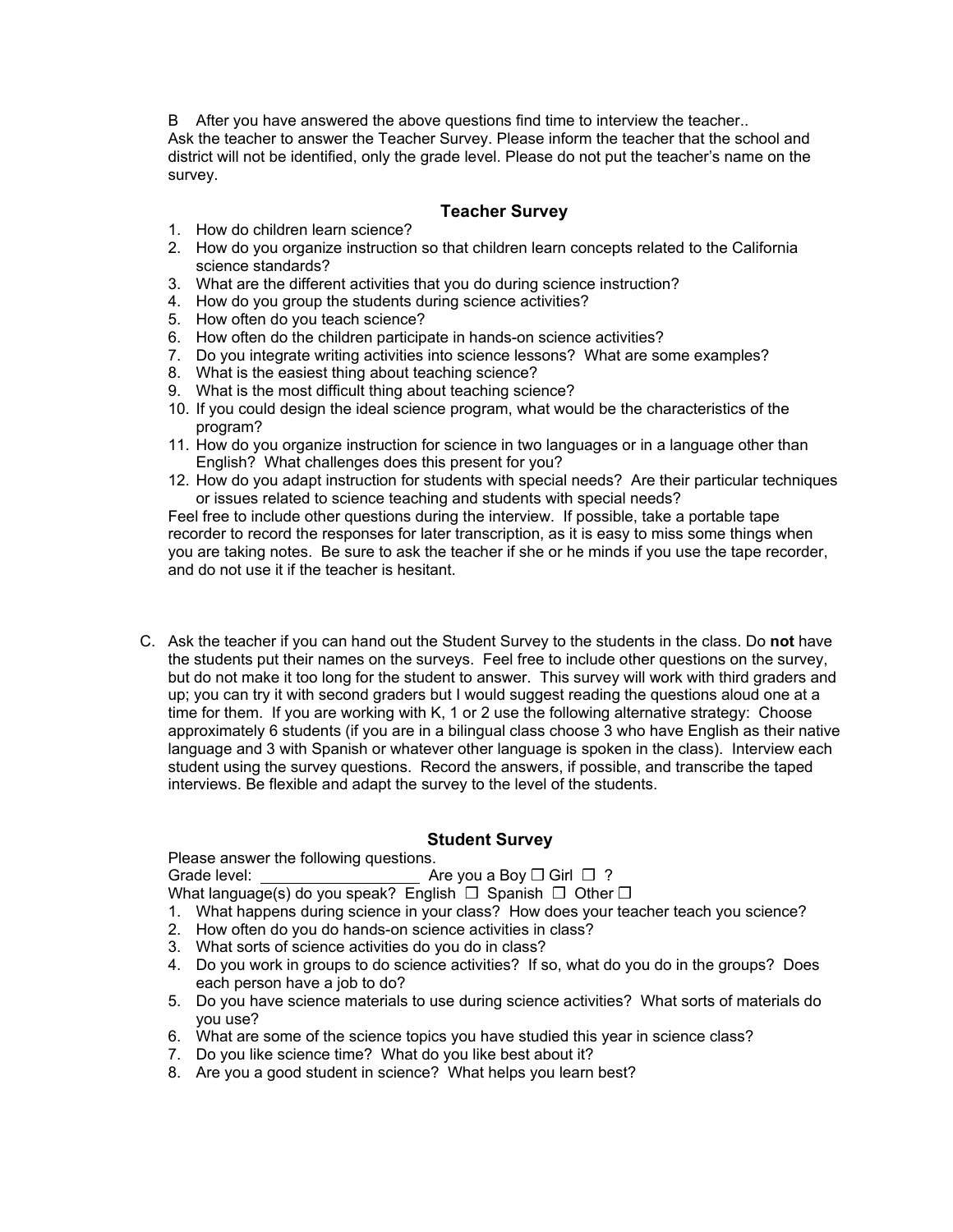D. Examine the three sets of data (your observations, those of the teacher and students) for matches and mismatches. Create a grid to organize the data:

|                                                                   | <b>My Observations</b> | <b>Teacher Interview</b> | <b>Student Surveys</b> |
|-------------------------------------------------------------------|------------------------|--------------------------|------------------------|
| How is science<br>taught?                                         |                        |                          |                        |
| How does the teacher<br>teach science?                            |                        |                          |                        |
| Do the students<br>participate in hands-on<br>science activities? |                        |                          |                        |
| <b>Adaptations and</b><br><b>Accommodations</b>                   |                        |                          |                        |

## **Comparison Chart**

- E. Using the data you have collected and the match/mismatch chart, type a 2-3 page ACTION RESEARCH PAPER of the science instruction.
- F. Turn in the following. Staple all together in the following order with the Case Study paper on top.
	- 1. Your 2-3 page Action Research Paper.
	- 2. Your own answers to questions (in A above) as you observed in the classroom
	- 3. Teacher Interview questions (B above) and answers
	- 4. Student Surveys (C above) with student answers
	- 5. Comparison Chart of your observations, teacher interview answers and student survey answers.

Please turn in two copies of anything you wish returned to you.

## **4. SCIENCE EXPLORATORIUM EVENT**

Develop an inquiry activity to teach to elementary students.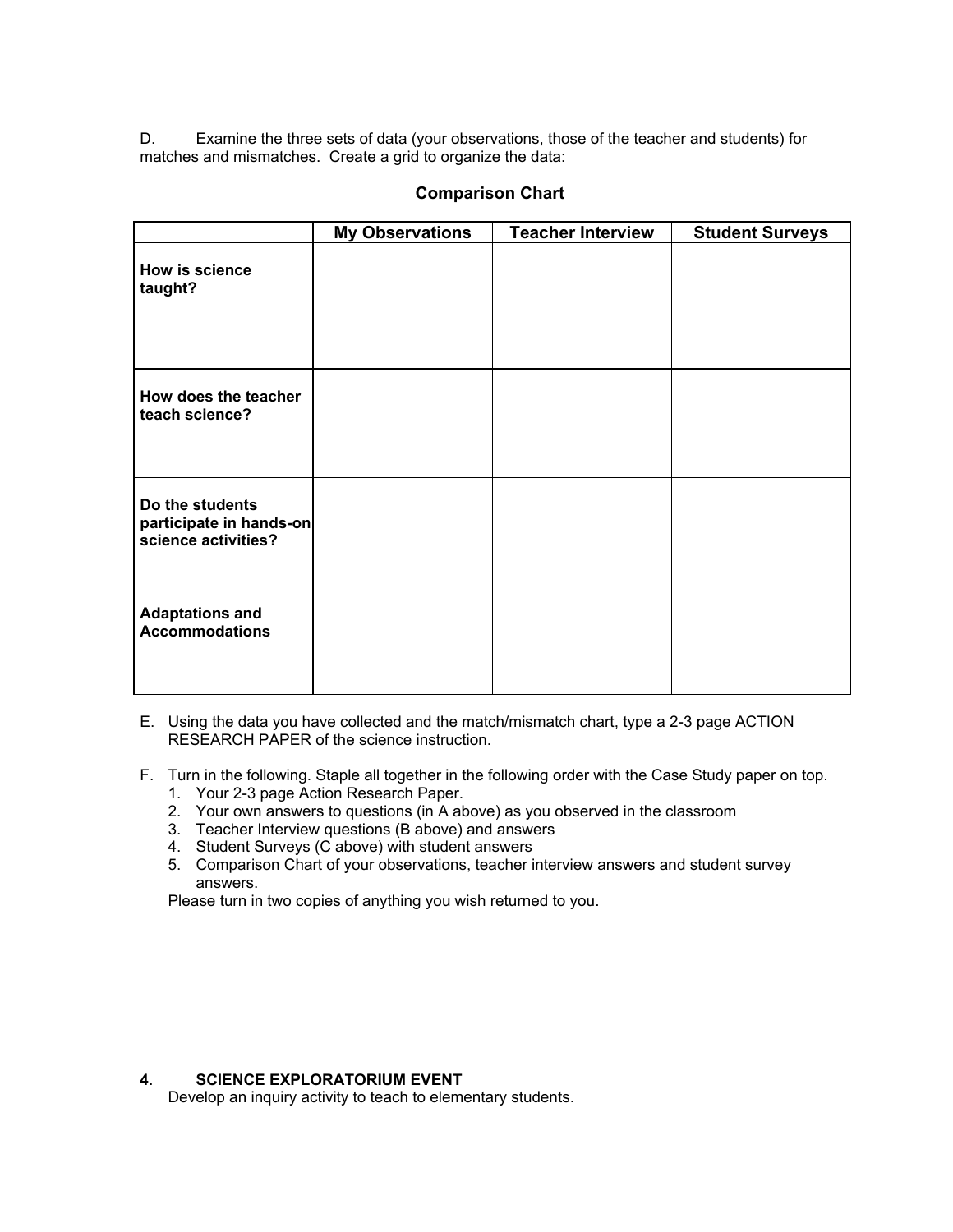You will prepare a hands-on science lesson and poster about a science concept. You will present the lesson at our Exloratorium Event. Be sure you understand the concept(s) you are emphasizing, and that you can explain it. The activity should be developmentally appropriate, and should follow the NSTA Safety Guidelines. Prior to teaching the lesson, turn it in to your instructor for review. After teaching the lesson, turn in a copy of your Lesson and your Reflection. The lessons should include hands-on lessons, and should emphasize particular science concepts. The Exploration and Application phases of the Learning Cycle must require different hands-on science activities using manipulatives. Hands-on activities are NOT reading or completing worksheets (though they may require students to read something or complete lab observation sheets). You should take the activities "off of paper" and require students to use the science process skills with science manipulatives.)

## Turn in the following:

 $\frac{1}{2}$ 

- 1. Type the lesson.
- 2. Include your name at the top of the page and references at the bottom of the page.
- 3. Science Concept you are teaching. Write it out in a complete sentence. Do not say "The students will \_\_\_\_\_." (That is an objective, not a science concept.)
- 4. California Science Content Standards and Investigation Standards addressed
- 5. 1-3 Learning Objectives
- 6. Exploration Activity
- 7. Concept Invention
- 8. Concept Application Activity
- 9. The Reflection (answer the following):
	- How did the children respond? (What did they say and do?)
	- How do the children's actions and responses demonstrate their level of understanding.
	- How did you (or can you) improve upon your lesson to facilitate understanding?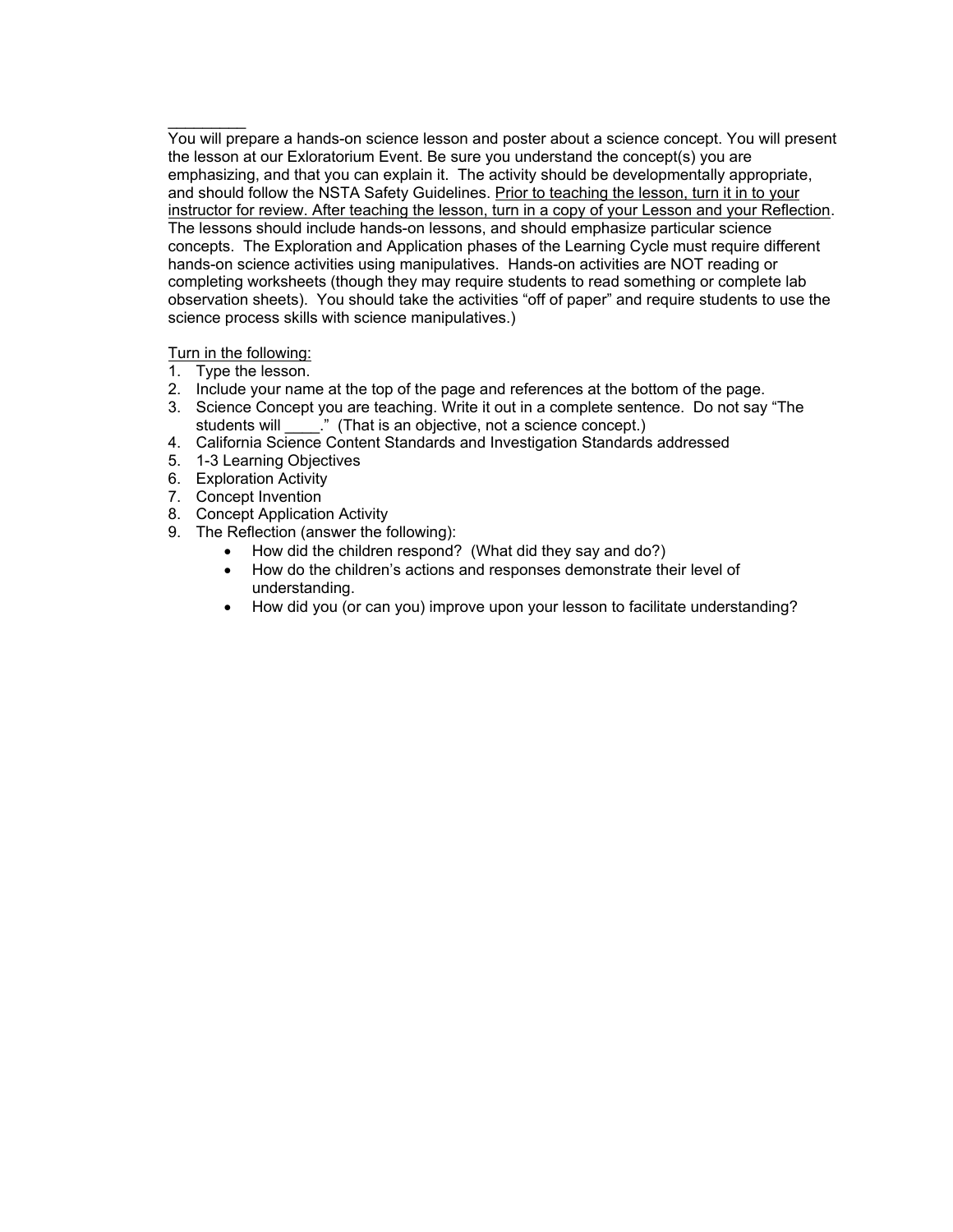## **5. SCIENCE TEACHING UNIT – (Part of your 3-mos. Plan)**

You will create a typed unit on a specific science topic. You must bring a stamped, self-addressed manila envelope in order to receive a final grade. (You may work in pairs on this assignment.)

- 1. Unit Plan (1 page-include title, grade level, goals for unit, Calif. Science Content Standards addresses, and one-two line descriptions of each learning cycle lesson)
- 2. 3-5 Learning Cycle Lesson Plans *Adapt from Commercial Lessons!*

For each lesson, include the following: *Do not re-invent activities*.

- a. Topic
- b. Science Concept you are teaching. Write out the science concept(s) you are teaching in a complete sentence. Do not say "The students will \_\_\_\_." (That is an objective, not a science concept.)
- c. California Science Content Standards and Investigation Standards addressed
- c. Objectives (1-2) (use behavioral objectives with action verbs—i.e., The students will \_\_\_)
- d. Exploration Activity- explain what students will do and what teacher will do
- e. Concept Invention --explain what students will do and what teacher will do
- f. Concept Application Activity- explain what students will do and what teacher will do
- g. Authentic Assessment
- h. Rubric for Assessment
- i. SDAIE Strategies and explanation of how used
- j. Adaptations for Students With Disabilities and explanation of how used
- k. 3 Ways to Integrate Technology and Explanation of how used
- 3. Science Content Background (3-5 pages—typed pages)
- 4. List and short descriptions of 10 Web Sites (with short descriptions) that address the science topic and concepts through simulations, graphics and movies.
- 5. References

The lessons should include hands-on lessons, and should emphasize particular science concepts. The Exploration and Application phases of the Learning Cycle must require different hands-on science activities using manipulatives. Hands-on activities are NOT reading or completing worksheets (though they may require students to read something or complete lab observation sheets). You should take the activities "off of paper" and require students to use the science process skills with science manipulatives.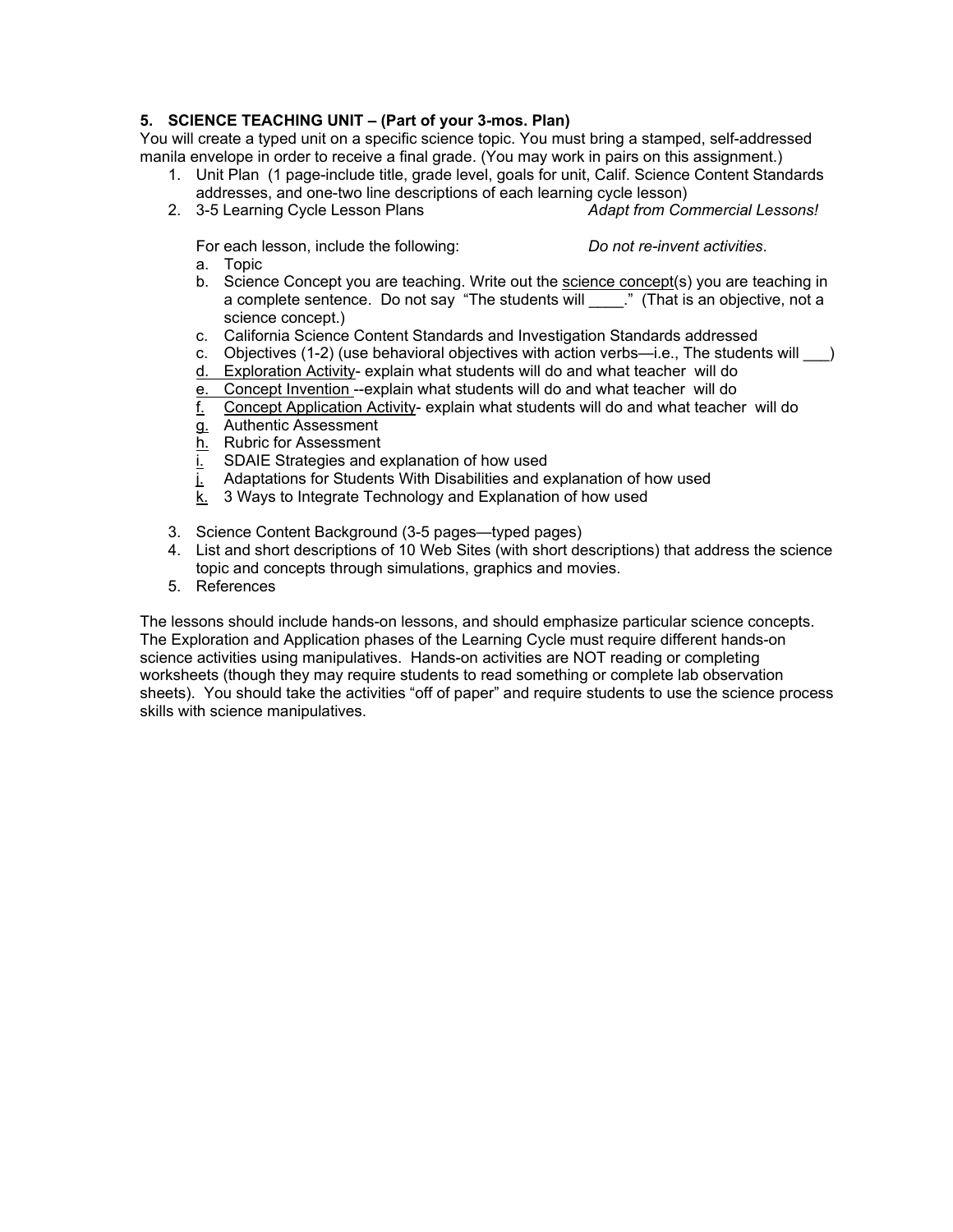## **CRITERIA FOR GRADING ASSIGNMENT**

| A | Outstanding work on assignment, excellent syntheses of information and | 90-100% |
|---|------------------------------------------------------------------------|---------|
|   | experiences, great insight and application, and excellent writing.     |         |
| B | Completion of assignment in good form with good syntheses and          | 80-89%  |
|   | application of information and experiences; writing is good.           |         |
|   |                                                                        |         |

C Completion of assignment, adequate effort, adequate synthesis of  $70-79\%$ information and application of information and experiences, writing is adequate.

D Incomplete assignment, inadequate effort and synthesis of information, 60-69% writing is less than adequate.

#### **Late assignments will be penalized by a 20-point reduction each day they are late.**

#### **COURSE GRADES**

| 1. Participation/Collaboration/Professiolanism | 10 points |
|------------------------------------------------|-----------|
| 2. Peer Teaching Lesson                        | 20 points |
| 3. Science Action Research                     | 15 points |
| 4. Exploratorium Event                         | 15 points |
| 5. Resource Notebook                           | 20 points |
| 6. 3-5 Day Unit Plan                           | 20 points |

#### **Course Grades will be determined by points earned:**

| $A = 93-100$ | $B = 83 - 86$   | $C = 73-76$     |
|--------------|-----------------|-----------------|
| $A - 90-92$  | $B - 80 - 82$   | $C_{-}$ = 70-72 |
| $B+ = 87-89$ | $C_{+}$ = 77-79 | $D = 60-69$     |

#### *An "A" student is one who:*

- completes all assignments on time and demonstrates the ability to summarize, analyze, and/or reflect at high levels.
- varies sources of information for assignments, demonstrating high degree of effort in pursuing varied perspectives around important educational issues.
- completes all the reading assignments and develops thoughtful and thorough responses.
- produces work that reveals a strong commitment to self-discovery and learning.
- produces work at a high professional level in terms of both writing and content.
- develops a high quality presentation, demonstrating significant learning around a contemporary issue.
- presents confidently and intelligently, demonstrating effective teaching skills.
- completes assignments in/out of class with a focus on learning and exploration, pushing him/herself to better understand the profession through quality work.
- attends almost every class meeting and is fully engaged during class.
- pushes him/herself to new understandings by participating in discussions, sharing his/her opinions, and valuing others' perspectives.
- contributes to the positive environment of the class by respecting all members.

#### *A "B" student is one who:*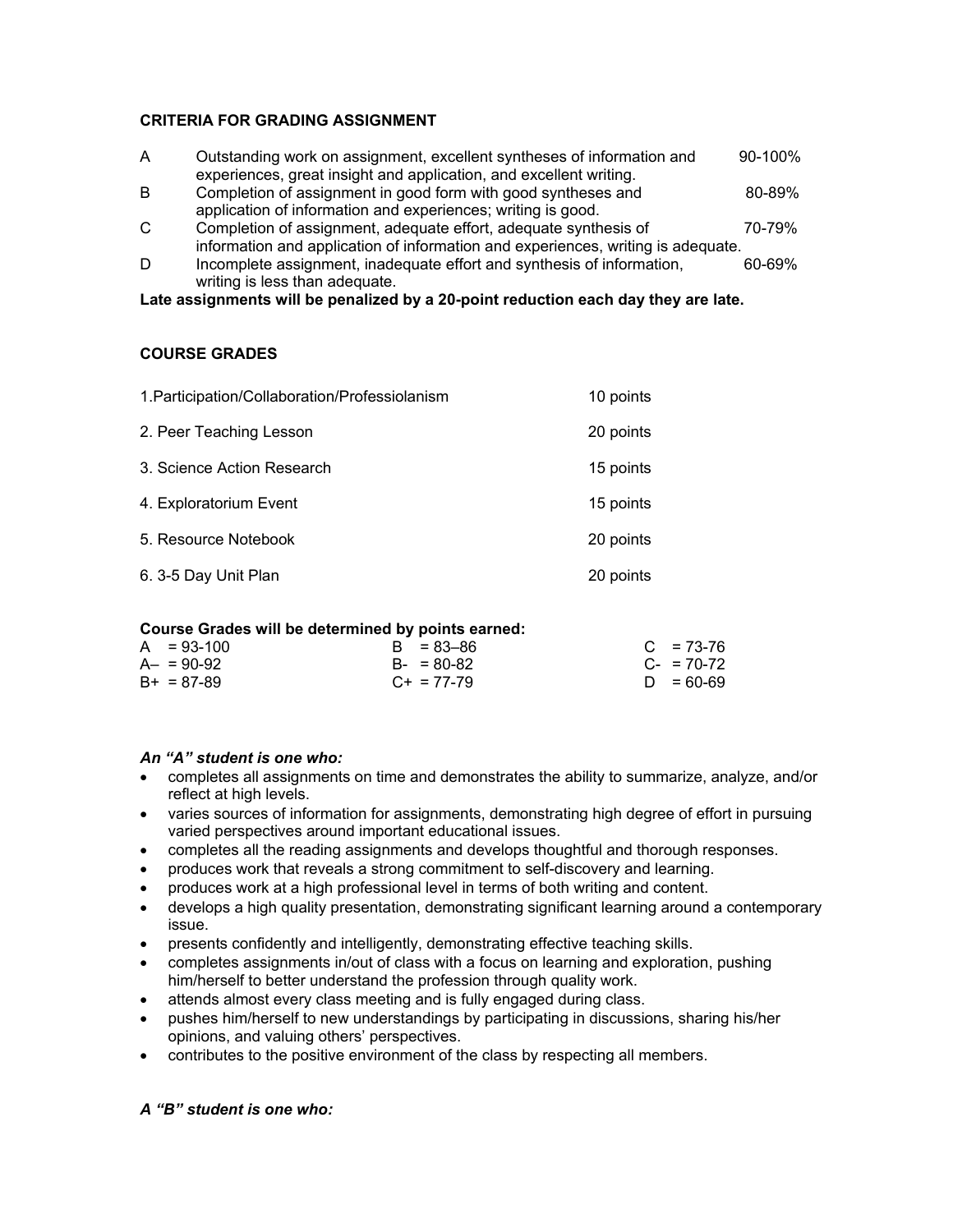- completes all or almost all assignments, all or most on time, and demonstrates the ability to summarize, analyze, and/or reflect at fairly high levels, showing consistent improvement over time.
- varies sources of information for assignments, demonstrating high degree of effort in pursuing varied perspectives around important educational issues.
- completes all or most of the reading assignments and develops thoughtful and fairly thorough responses.
- produces work that reveals a commitment to self-discovery and learning.
- produces work that is close to professional level in terms of both content and writing, working to develop a strong command of writing, speaking, planning and presenting.
- develops presentations, demonstrating significant learning
- presents confidently and intelligently, demonstrating effective teaching skills.
- completes assignments in/out of class with a focus on learning and exploration, pushing him/herself to better understand the profession through quality work.
- attends almost every class meeting and is regularly engaged during class.
- pushes him/herself to new understandings by participating in discussions, sharing his/her opinions, and valuing others' perspectives.
- contributes to the positive environment of the class by respecting all members.

#### *A "C" student is one who:*

- completes or attempts most of the assignments, mostly on time, and demonstrates the ability to do some quality summarizing, analysis, and reflection, showing improvement over time.
- varies sources of information for assignments, demonstrating effort in pursuing varied perspectives around important educational issues.
- completes most of the reading assignments and develops thoughtful and sometimes thorough responses.
- produces work that reveals a commitment to some self-discovery and learning.
- produces work that is not yet at a professional level in terms of both writing and content.
- develops a quality presentation, demonstrating learning around a contemporary issue.
- presents confidently and intelligently, demonstrating some effective teaching skills.
- completes assignments in/out of class with a focus on learning and exploration, pushing him/herself a little to better understand the profession.
- attends most class meetings and is often engaged during class.
- pushes him/herself to some new understandings by participating to a moderate degree in discussions, sharing his/her opinions, and valuing others' perspectives.
- contributes to the positive environment of the class by respecting all members.

A "D" student is one who doesn't meet all of the minimal standards of a "C" student; "F" is earned by someone who hasn't completed significant portions of the required work and fails to meet the "C" student standards.